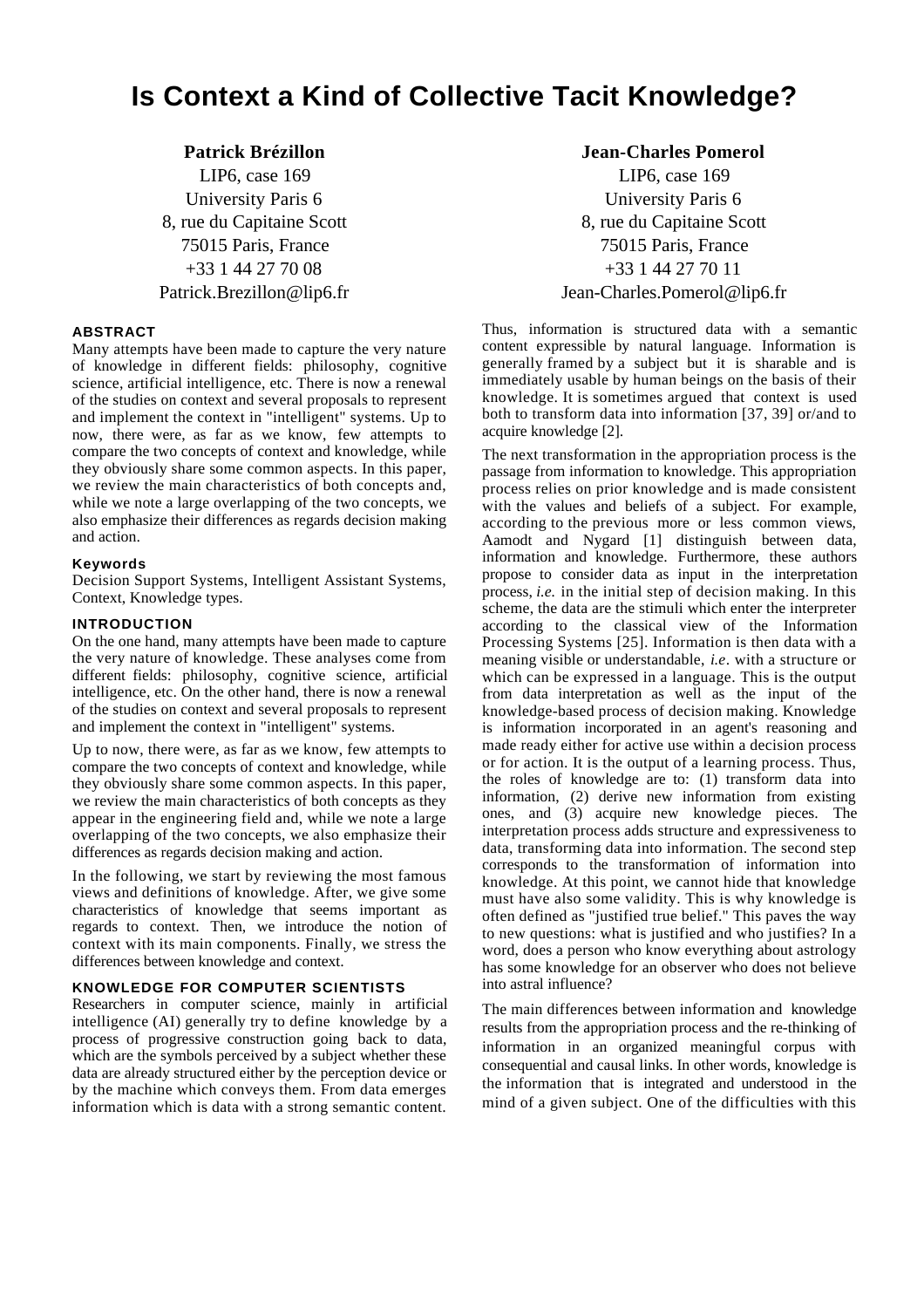definition is that knowledge is necessary to transform data into information and that knowledge is the result of the appropriation process (learning). It follows that knowledge is both a means and a result of this complex process: Knowledge must be managed as an object and a process [39]. Another difficult question is that some knowledge is also necessary to structure the unorganized stimuli emerging from the "primordial symbolic soup" and to shape rough stimuli into data. In artificial systems, the structuration introduced by the sensors results from the designer's intelligence. For animals as well as human beings, one can invoke a transcendental hand or evolution. This leads to the well known philosophical paradox stating that "knowing comes before recognizing" but, in this case, from where knowing comes? At least this last problem does not occurs in automatic pattern recognition because the knowledge is provided by the designer of the system.

Figure 1 sums up our view in a scheme that is far from being original since these ideas, at least the different layers, are more or less commonplace in the Artificial Intelligence community, although not always so clearly stated.

"Primordial symbolic soup"



Figure 1: From the "primordial symbolic soup" to knowledge

These basic ideas about knowledge being recalled, let us now examine what are the main attributes and modes of knowledge.

# **KNOWLEDGE CHARACTERISTICS**

One of the first distinction between the different forms of knowledge in an operational setting goes back to Ryle [32]. This concerns *know how* versus *know that*. The term *know how* refers to the knowledge that people use to operate or behave as opposed to *theoretical knowledge* which is related to the profound, ultimate and often hidden causes of the ongoing phenomenon. Carr [8] defines *know how* as essentially different from theory while expressed by rules : "*Inter alia*, *knowing how* in the strong sense to play football is knowing the rules of the game, but a statement of the rules of the game is not a theoretical statement but a description of a set of rules of practice, and mastery of the rules brings with it an understanding of an activity rather than a theory. Statements of the rules of a game are essentially of relations between prescription…" In Carr's example we can guess that theoretical knowledge about football would explain the genesis of the rules and the ultimate origin and the social role of this particular game. This distinction between "theory" and "practice" is commonplace in many domains close to cognitive science. However, we will show that practice is more context dependent than theory.

In the AI field, the previous distinction is intertwined with the discussion about *deep* and *surface knowledge* (see *e.g.* [34]). It is commonly admitted in AI that *deep knowledge* refers to models and causal explanations that goes back to nature laws, whereas the *surface knowledge* is represented by practical rules that can be acquired from people performing efficiently a given task (human experts). Thus, we see that, on the one hand, the *deep knowledge* is very similar to *know that*. On the other hand, it is not so clear that *surface knowledge* is equivalent to *know how*.

The discussion *deep* vs. *surface* is contemporary to the distinction between *procedural and declarative knowledge* which was introduced early in artificial intelligence. Roughly speaking, *procedural knowledge* is knowledge which is expressed in expert systems by rules or, in organizational life, by procedures. *Declarative knowledge* refers to more descriptive knowledge represented by objects or agents in new programming languages. This distinction between rules and descriptive patterns like frames or objects is related to some psychological issues and the difference between rule-based behavior and more intuitive recognitionprimed reactions has been early emphasized in AI.

The notion of "practicability" offers another possible way of analysis. This has been renewed by the study of "communities of practice" [6, 7]. This notion of *practical knowledge* is particularly relevant in learning because it has been observed for centuries that some knowledge needs *apprenticeship* (*i.e*. practice) to be learnt whereas some other does not necessitate such practice.

In few words, a French proverb states that it is by marshalling that you will become a marshal whereas, for example, you can learn about blood circulation and the role of the heart without dissection, because you trust your professor or a textbook. This discussion is not far from the previous one in the sense that *deep knowledge* is probably something which can be acquired without practice, but *surface knowledge* certainly cannot be assimilated without practice [10].

This last problem is recurrent in knowledge engineering, and the lack of contextual information about the task at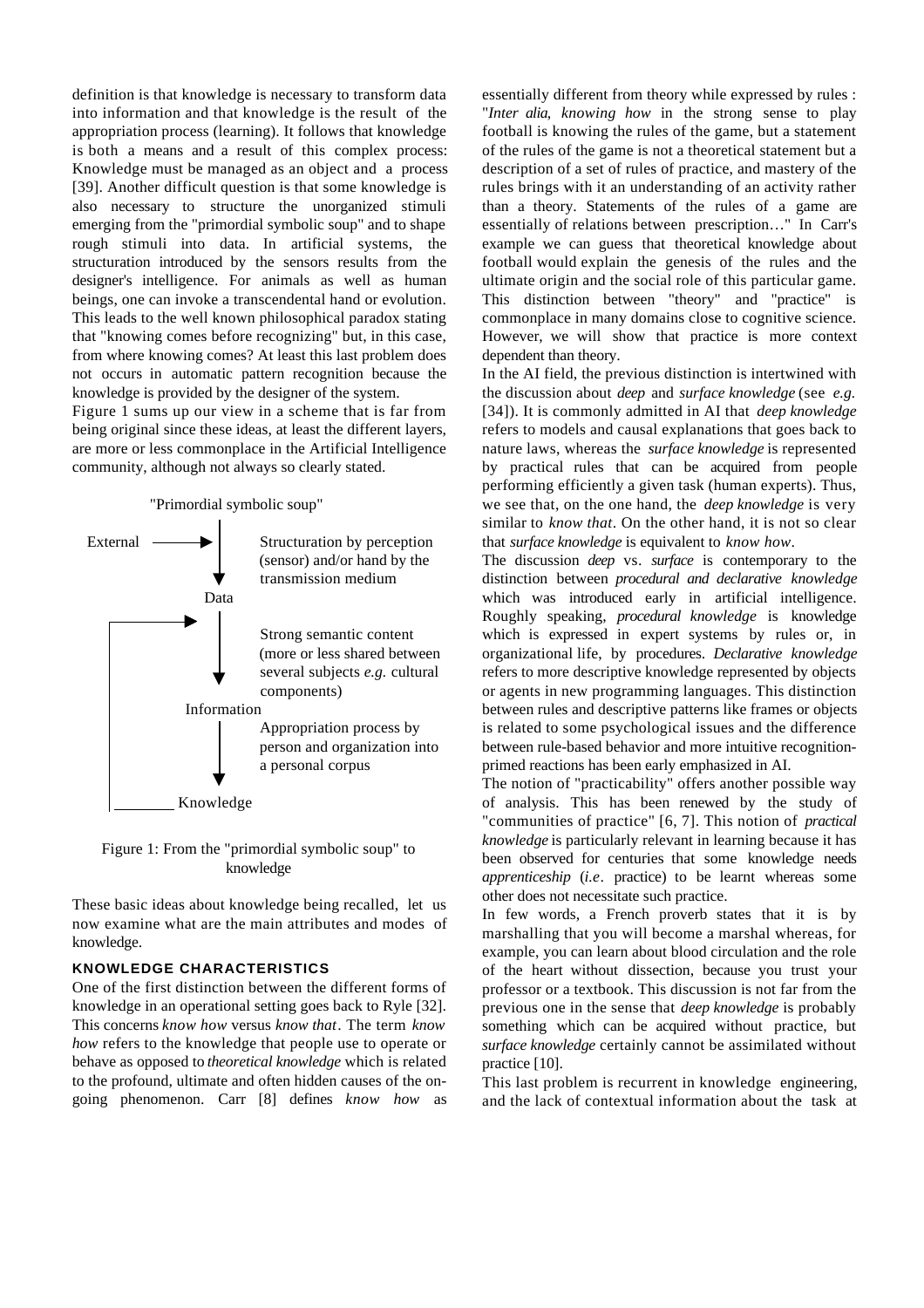hand has been recognized as a weakness of rule-based systems [4]. In apprenticeship the contextual information is acquired by doing. Actually, mastery in a job may partly results from some rules which are given by masters but practice or *knowing how* cannot be reduced to rules, this is just the first reason why apprenticeship is necessary. The second reason is that learning is a social process as underlined by the literature on community of practice. However, learning *deep knowledge* is probably also a social process of another kind and it is not likely that isolated individuals can learn everything in books or on the web (see [7] for a discussion on this last point).

The question of the practical knowledge nature opens another discussion about *tacitness* versus *explicitness*. This discussion has been recently enlightened by Nonaka [26] who distinguishes *explicit* and *implicit knowledge* and the movements between them (see also [11, 13, 12]). *Explicit knowledge* is easily shared whereas *implicit knowledge* is highly personal. This last type of knowledge is the result of some internal processing [29]. In decision making, this is reminiscent to Klein's Recognition-Primed Decision [20]. The discussion about *tacit* versus *explicit knowledge* is not far from *knowing how* versus *knowing that* while it stresses the appropriation components. The *tacit knowledge* implicitly belongs to somebody whereas *explicit knowledge* can be shared and is generally public. We would also distinguish between *tacit knowledge* which can be explicited and non-explicitable *tacit knowledge*, even if this latter can be shared in a community of practice. This is the case of many handling skills in a lot of craft jobs.

The consciousness of *knowing that* was a point already made in [32] moreover consciousness implies that *knowing that* can be explained and shared with other thinking subjects, but neither necessarily reduced to rules nor explicited. The notions of *procedural and declarative knowledge* have been brought into contact with the implicit-explicit distinction by several authors. For instance, [16, 17] characterized implicit knowledge as a *procedural knowledge* whose accessibility for the other parts of the system is limited. *Accessibility* has also been emphasized as the central issue in the distinction between *procedural and declarative knowledge* in [19]. Squire [33] characterized the knowledge about the past that is typically impaired in amnesia as declarative memory (where declarative is largely considered as a terminological variant of explicit memory or *knowing that*) and contrasted this to non declarative memory (*i.e*. implicit *knowing how*) that includes procedural memory (habits, skills and conditioned reactions) but also memory of facts revealed by priming.

Between *tacit* and *explicit knowledge*, Nonaka describes four types of exchange: socialization, externalization, combination and internalization, as represented on the Figure 3. Knowledge socialization refers to the creation of new *tacit knowledge* from shared tacit knowledge. Knowledge externalization refers to the conversion of *tacit* *knowledge* into *explicit knowledge* [27]. Knowledge combination refers to the creation of new knowledge through the exchange and combination of *explicit knowledge* held by individuals in the organization. Knowledge internalization takes place when *explicit knowledge* becomes tacit, in a way similar to learning.



Figure 3 : Movement between tacit and explicit knowledge

We think that the main contribution of Nonaka is beyond the distinction between *tacit and explicit knowledge* by the study of the exchanges between these two types of knowledge. The process of externalization is especially interesting as regards context for it anticipates on the process of proceduralization that we have introduced in [31]. This rises the question of why and when people decide to externalize. This question is particularly important in process control because the development of automatic control systems supposes that *knowing how* has been previously captured. *Knowing that* may explain parts of *knowing how* but is never sufficient to control complex process whence the idea of cooperative or interactive systems in which operators work in interaction with a system. For example, mechanics laws can explain how and why bikes run but a bit of practice is necessary to ride a bike. This last example shows that the links between deep knowledge and practice are never necessary because many people ride a bike wihtout any idea about mechanics.

If we were obliged to distinguish between the two types of knowledge, we would conclude that the AI community made a good point about *deep* and *surface knowledge*. Our observations in engineering and process control lead us to emphasize the distinction between *deep knowledge* and *know how*. As regard *know that* we believe that this notion can be assimilated to *deep knowledge* but we prefer the latter because it captures the fact that *this knowledge is generally not immediately sensible.*

The distinction between tacit and explicit is also important whereas we believe that any kind of knowledge can be made explicit or implicit depending on the circumstances, the persons and the society. This is the reason why we prefer to stress the question of how to make explicit hidden *know how* even if we guess that there is a part of *knowing how* which is definitely non explicitable. These are the central questions for developing "intelligent" assistant systems [4].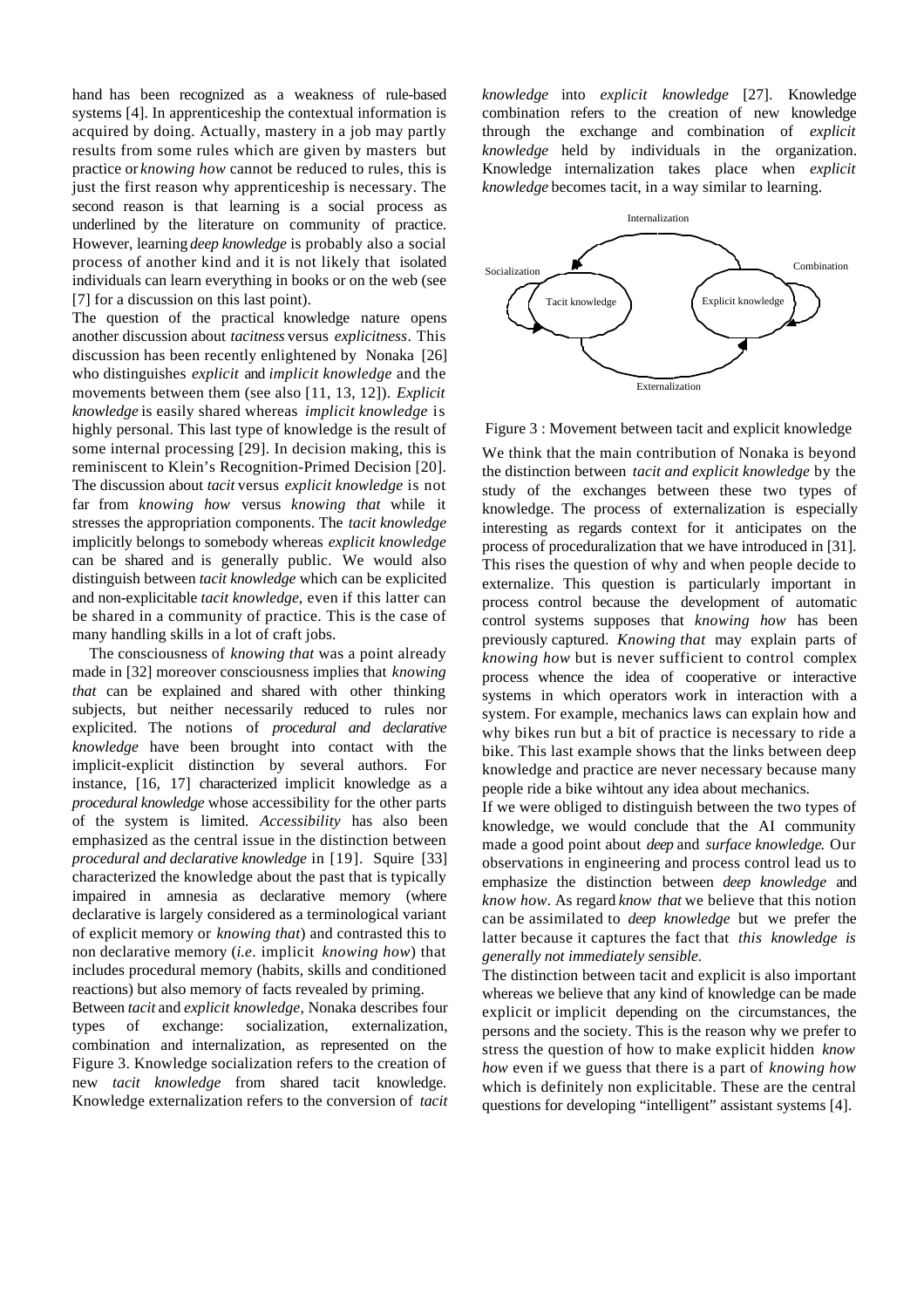One of the last characteristics of *know how* which have already been recognized is that *know how* is task specific [36] and is related, whereas not similar, to ability [32, 8,] 36]. The AI community introduced the term of *situated action* [9]. This rises the question of the acquisition of the context of the *know how* and of the validity of the *know how*. For example, somebody may have *know how* for sailing in a bay and may have great difficulties on open sea with a bad weather. In other words, *knowing how* gives some abilities which are dependent on the context of application. Thus, before we examine the relationship between context and knowledge, let us remind some basics about context.

#### **CONTEXT**

A survey in AI shows that there is already a large amount of discussion about context (e.g. see [3]). From an engineering point of view we can start from a definition of context as the collection of relevant conditions and surrounding influences that make a situation unique and comprehensible.

Let us take an example, in the control of a subway line [4], where a large amount of knowledge about trains, electricity, people reaction, etc., contributes to make the situation unique, while some more particular conditions about the time, the day, the weather and so on, influence specifically many decisions. In other words, there is a common background context which is then specified by some conjecture and contingent influences. For example, the general context is subway control which differs from train or bicycle control although they share some mechanical laws and the particular context is specific to a line, a day, an hour, etc. These considerations explain why context can be defined as the whole set of secondary characteristics of a situation or secondary properties of a cognitive or motivational state of an individual which may modify the effect of an effective stimulation (stimulus) or an oriented activity [35].



Figure 4: Contextual knowledge and proceduralized context

Thus, it would probably wise to talk of primary and secondary context to distinguish between the general, relatively fixed primary characteristics of a situation, and

the secondary characteristics which are more mobile. If we think about primary context, we must confess that it is difficult to avoid the word knowledge about this general background used by the operators to carry out their task. This is the reason why we have proposed [4] to call "contextual knowledge" the primary or back-stage context. Therefore, at a given step of a decision process or of a task performing, we distinguish between the part of the context which is relevant at this step of the decision making or task performing, and the part which is not relevant. The latter part is called *external knowledge*. The former part is called *contextual knowledge*, and obviously depends on the agent and on the decision at hand. At a given step of the decision making, a part of the *contextual knowledge* is proceduralized. We call it the *proceduralized context*. The *proceduralized context* is a part of the *contextual knowledge* which is invoked, structured and situated according to a given focus. In our field studies about the task of incident solving, we observed that a part of the *contextual knowledge* is known *a posteriori*, since some elements appear to be important to understand, explain or solve the incident only during the incident solving, not beforehand. This observation is similar to Edmonds's view [14] for which it is better not to distinguish context from other objects of reasoning, learning, etc., objects being in the context or not according to circumstances. For a given incident, the frontier between the subset of *contextual knowledge* and the subset of *external knowledge* is fixed, we just don't know, before the incident, if an element is a part of *contextual or external knowledge*.

The *contextual knowledge* is a backstage knowledge whereas *proceduralized context* is immediately useful for the task at hand. In our representation of context, the *contextual knowledge* is largely tacit, mainly because it is the context that everybody knows without expressing it. In a distinction reminiscent to cognitive ergonomics [22], we could say that the contextual knowledge is useful to identify the *activity* whereas the proceduralized context is relevant to characterize the task. It is also worth noting that one observes that tasks correspond to the explicit aspect of the work while activities are rather implicit [22]. The distinction between practical and theoretical knowledge or *knowing how* versus *knowing that* is not relevant here. The *contextual knowledge* can encompass both types of knowledge.

An important issue is the passage from *contextual knowledge* to *proceduralized context*. This *proceduralization* results from the focus on a task. Thus, it is task-oriented just as *knowing how*; it is often triggered by an event or primed by the recognition of a pattern. Another aspect of *proceduralization* is that the operators transform contextual knowledge into some functional knowledge or causal and consequential reasoning in order to anticipate the result of their own action. Thus, the functionalization is a part of the *proceduralization process*, and this is the reason why we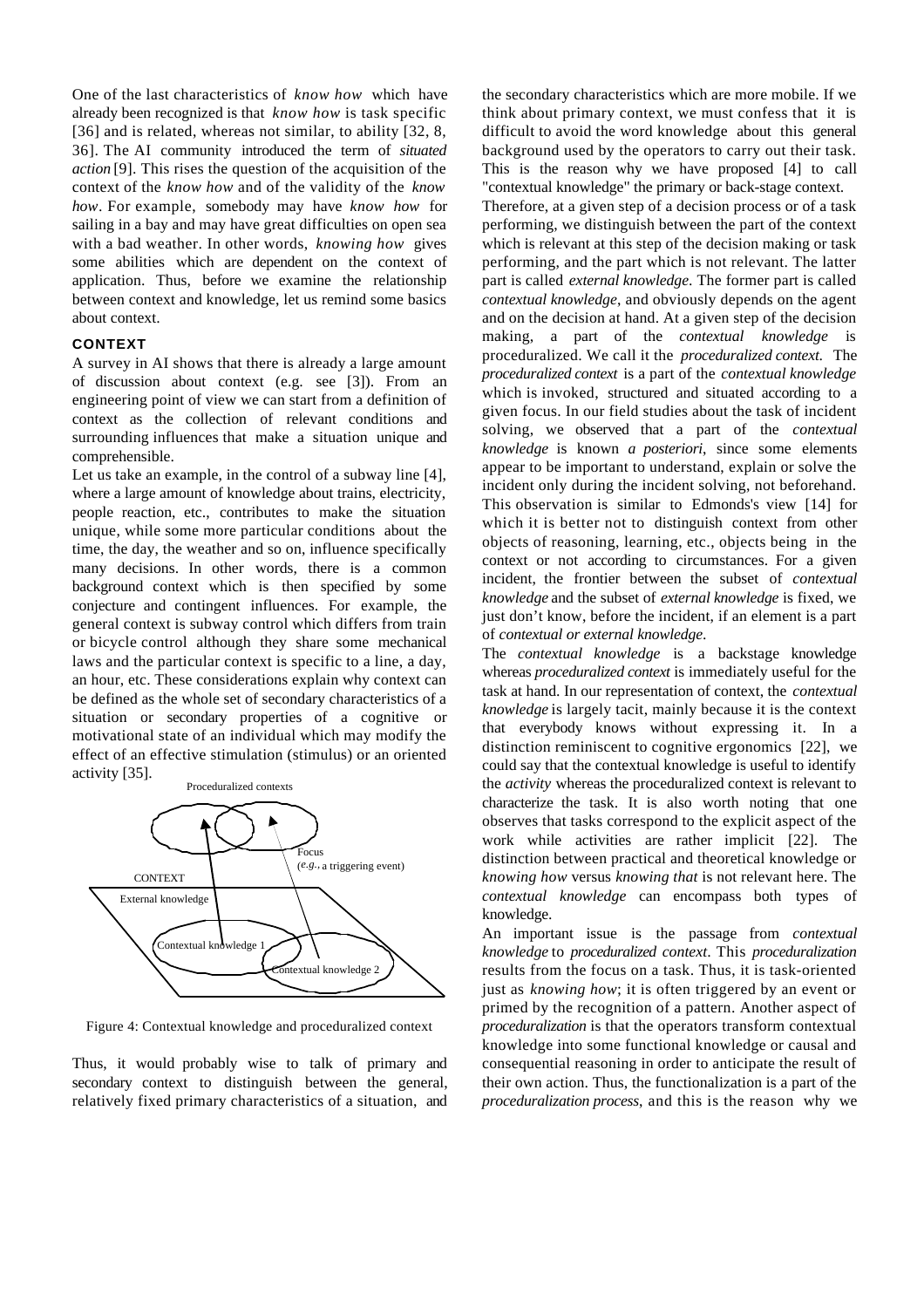have chosen that term of *proceduralization*. This *functionalization, or proceduralization*, obeys to the necessity of having a consistent explicative framework to anticipate the results of a decision or an action. This consistency is obtained by reasoning about causes and consequences in a given situation. We can thus separate the reasoning between diagnosing the real context and anticipating the follow up [30]. The second step needs a conscious reasoning about causes and consequences.

A second *proceduralization* aspect is a kind of instantiation. This means that the contextual knowledge or background context needs some further specifications to perfectly fits the task at hand. These precisions and speciation brought to the contextual knowledge is also a part of the *proceduralization* process.

Finally, a last point deserves attention, it is the role of context in knowledge acquisition. Wilson [37] defines information as data plus context. Accordingly it would be the context which supports data structuration and makes them readable to human beings. We cannot share this view because we cannot see how context can intervene *per se*, we think that people transform data into information and this transformation depends on the context but relies on knowledge. We are closer to [39] who states that data represent observations or facts out of context and that context is one of the elements of the transformation into information. Another view is that "knowledge is generated when information is combined with context and experience" [15]. We certainly agree that, on the one hand, experience is a part of knowledge construction. On the other hand, Karsenty and Brézillon [18] point out that the context intervenes in learning. However, once more, we think that even if the context is necessary to "situate" knowledge and if what is learnt must be re-used in the context of acquisition, we do believe that an important part of knowledge is either non-contextual or de-contextualized in the mind. This is one of the reasons why we think that knowledge is not as appropriate as context for system design as we will explain in the next section.

# **CONTEXT IN DECISION AND ACTION**

The first distinction between context and knowledge or information is that context is *task-oriented* or is, at least, related to an activity [23]. All the authors we reviewed using the notion of context relate the notion to some specific framework of decision and/or action. For example, the fact that we know that the nearest star after the sun is *Proxima Centauri* at 4.22 light-years will never be *contextual knowledge* except for an astronomer or people engaged in star trek! Whether it is backstage contextual knowledge or immediately usable knowledge, depends on what a subject intends to do. So, the context is primarily *subjective*, even if it can be shared in a community according to the process previously described.

These two characteristics (1) task oriented and (2) subjective are also two components of *know how*. This does not mean that the two concepts are similar, since the *contextual knowledge* can contain some theoretical

knowledge. For example, in many tasks, a contextual element which is taken into account is the gravity. By the way, this element is typically not a secondary specification and is therefore a part of *contextual knowledge*, moreover the intensity and the role of gravity is obviously a matter of theory. We therefore think that the context is not reduced to *surface and declarative knowledge* and can also involve *deep knowledge*.

Context is task oriented or more precisely the proceduralization process is task-oriented even *task-focused* and/or *recognition-primed*. During this passage from back to front stage some information are instantiated, this is like new information that is provided about the events in a uncertain setting. At a given moment, we do not know the true nature state, then after a while, some events are known which give more information on the true nature state. According to this comparison, in our model, a context has many possible realizations just as an event in decision theory. This means that the *contextual knowledge* has many variables and that the proceduralization process is partly an instantiation process. One can say that *knowing how is instantiated in doing.* The *proceduralized context* is an instantiation of a part of the *contextual knowledge*. This instantiation gives the keys for decision making or action. *Proceduralized context* is sufficient for action but only people with the adequate *knowing how* can bridge the gap between *proceduralized context* and action. The *proceduralized context* triggers some entailment links for people *knowing how*. As such it can be regarded either as a part of *know how* or as a signal triggering adapted answers to a situation.

The relationships between the *proceduralized context* and decision making or action are not necessarily explicit. A kind of compilation can occur that establishes some routine links between a *proceduralized context* and the subsequent action or anticipation. This is the functional side of the proceduralization.

# **KNOWLEDGE AND CONTEXT**

To sum up, the differences and analogies between context and knowledge, are:

- context and knowledge can be *explicit* or *implicit*, but both can be explicited except for some parts of *know how*
- context can contain *deep* and/or *surface knowledge*,
- the *contextual knowledge* is loosely task-oriented not reduced to *know how*, because it may contain *deep knowledge,*
- the *contextual knowledge* is mainly concerned with this part of knowledge which is useful for describing the nature state preceding decision making or action; as such a given *contextual knowledge* may have several realizations,
- the proceduralization of a *contextual knowledge* piece is a subjective process which is a mandatory step on the road to action. As such, it has a role in diagnosing the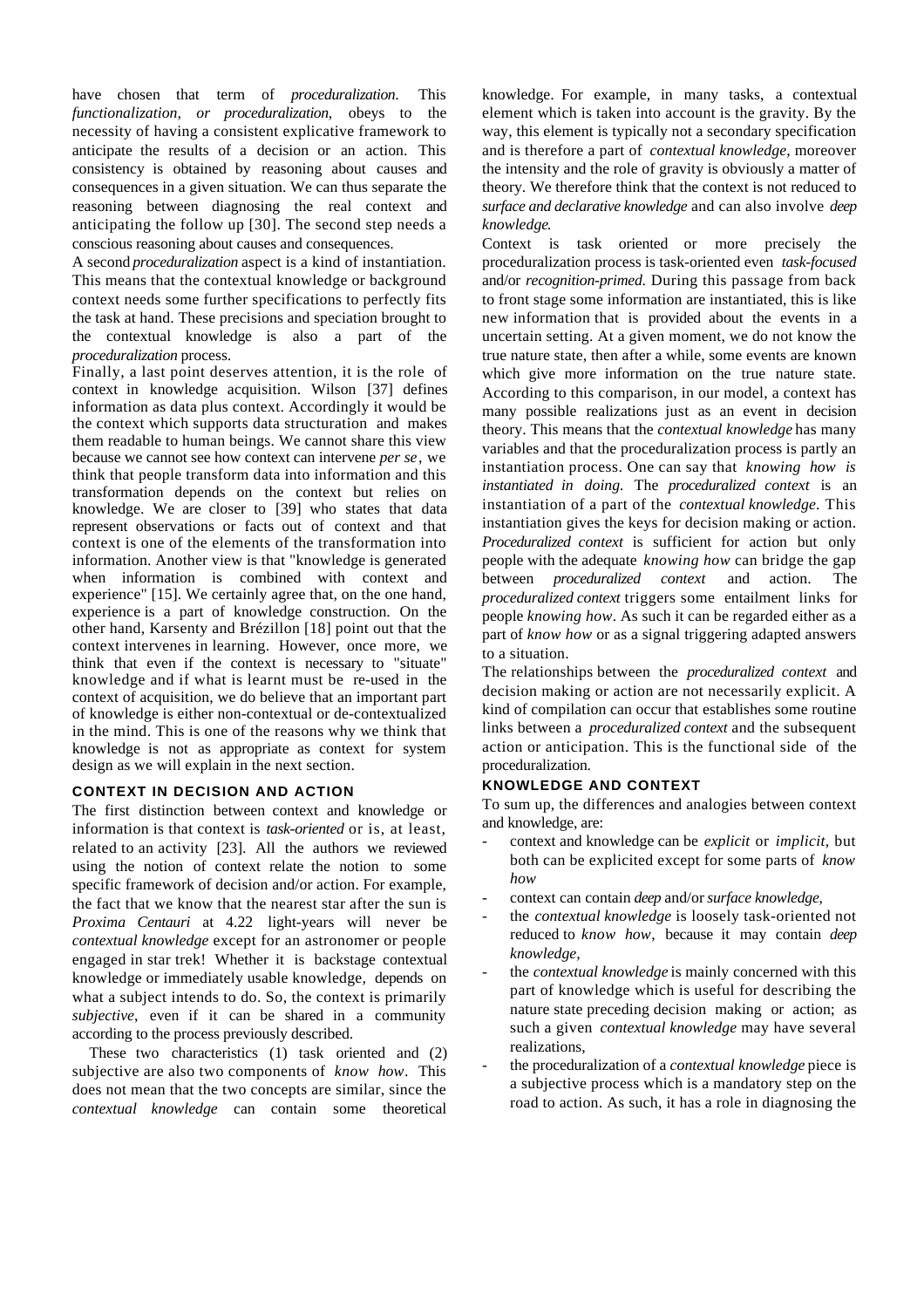situation, priming action or practice. In some sense, it is the preliminary step for the activation of *knowing how*. In some case the proceduralization can be a shared process within a community,

- the *proceduralized context* is task-oriented or/and recognition-primed and subjective like *know how* or *situated knowledge*,
- the link between *proceduralized context* and action is either explicit or implicit (compilation of the *proceduralized context*). As such, the *proceduralized context* is relevant to the so-called externalization process [26]. This externalization process is more or less a social process,
- whereas the knowledge is fixed, the *proceduralized context* changes during action.

Thus, it is clear that context and knowledge have many similarities and links, but they nevertheless differ. Context is different from *knowing how*, but is similarly subjective and task-oriented. Context is mainly descriptive knowledge more or less used to describe nature states but can contains a part of *deep knowledge*. *Contextual knowledge* obeys to a dynamics of instantiation and functionalization during action. Finally, we do believe that knowledge is a too vague concept to be really operant in the analysis of decision making and of task undertaking. On the contrary, the notion of context which is entirely task oriented offers a shrewder concept to model the relationships between knowledge and action.

#### **CONCLUSION**

The notion of context offers an alternative view to *knowing how* to capture that part of knowledge which is related to decision making and action. *Contextual knowledge* is subjective and yet can be shared by many individuals. One of the main difference between context and knowledge is that context and its proceduralization offer a model to understand the links between decision making and/or action and the backstage knowledge used in a given activity. The notion of context does certainly not explain *know how*, but it helps to understand how experienced people with a recognized *know how* adapt their behavior according to the circumstances. In some sense, context is knowledge about the instantiation of *know how*, it is the framework which reveals *know how*.

#### **REFERENCES**

- 1. Aamodt A. and Nygard M. (1995) Different roles and mutual dependencies of data, information, and knowledge - An AI perspective on their integration*, Data and Knowledge Engineering* (North-Holland Elsevier), 16, 191-222.
- 2. Anderson J.R. (1995*) Cognitive psychology and its Implications*, Freeman, New-York.
- 3. Brézillon P. (1999) Context in problem solving: A survey, *The Knowledge Engineering Review*, 14(1), 1- 34.
- 4. Brézillon P. and Pomerol J.-Ch. (1999) Contextual knowledge sharing and cooperation in intelligent assistant systems, *Le Travail Humain* 62 (3), PUF, Paris, 223-246.
- 5. Brézillon P., Pasquier L. and Pomerol J. Ch. (2001) Reasoning with contextual graphs. *European Journal of Operational Research* (to appear).
- 6. Brown J.S. and Duguid P**.** (1991) Organizational learning and communities of practice: towards a unified view of working, learning and organization, *Organization Science 2 (1)*, 40-57.
- 7. Brown J.S. and Duguid P. (2000) *The social life of information*, Harvard Business School Press.
- 8. Carr D. (1981) Knowledge in Practice, *American Philosophical Quarterly* 18, 53-61.
- 9. Clancey W.J. (1991) Israel Rosenfield, The Invention of Memory: A New View of the Brain (Book Review), *Artificial Intelligence* 50, 241-284.
- 10.Clancey W.J. (1995) Practice cannot be reduced to theory: Knowledge, representations and change in the workplace, in *Organizational Learning and Technological Change*, S. Bagnara, C. Zuccermaglio and S. Stacky (Eds), Springer, Berlin, 16-46.
- 11.Cleeremans A. (1997) Principles for implicit learning. In D. Berry (Ed.), *How implicit is implicit learning* ?, Oxford University Press, 195-234.
- 12.Crowley B. (2001) Building Useful theory : Tacit Knowledge, Practitioner Reports and Culture of LIS Inquiry, *Journal of Education for Library and Information Science*, in http://domin.dom.edu/faculty/crowbill/ building.htm .
- 13. Dienes Z. and Perner J. (1999) A theory of Implicit Explicit Knowledge, *Behavioral and Brain Sciences* 22 (5).
- 14.Edmonds, B. (1997) A simple-minded network model with context-like objects. Proc. of the *2nd European Conference on Cognitive Science*, Manchester, UK, April, 181-184.
- 15. Huang K.T., Yang W.L. and Wang R.Y. (1999) *Quality Information and knowledge*, Prentice Hall, NJ.
- 16. Karmiloff-Smith A. (1986) From meta-processes to conscious access: Evidence from children's metalinguinstic and repair data, *Cognition* 23, 95-147.
- 17. Karmiloff-Smith A. (1992) *Beyond modularity: A developmental perspective on cognitive science,* MIT Press, Cambridge, MA.
- 18. Karsenty L., Brézillon P. (1995) Cooperative problem solving and explanation. *Expert Systems with Applications*, 8 (4), 445-462.
- 19. Kirsh D. (1991) When is information explicitly represented? In P. Hanson (Ed.) *Information*, *Thought and Content*, UBC Press.
- 20. Klein G.A., (1993) A recognition-Primed-Decision (RDP) model of rapid decision making, in G.A. Klein,